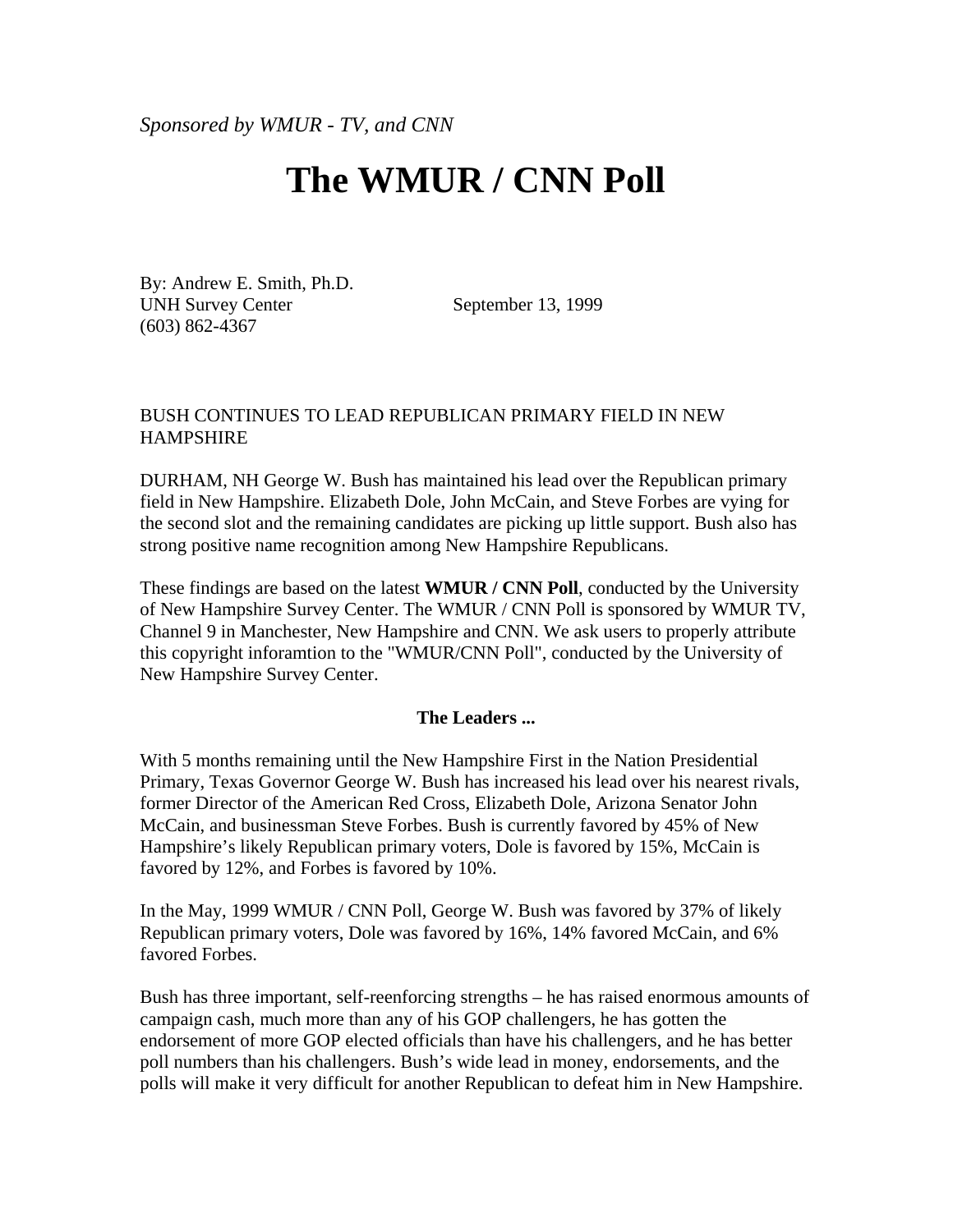Dole's strong third place finish in the Iowa GOP Straw Poll has not translated into increased support in New Hampshire.

### **Other Candidates**

Among the other candidates vying for the Republican nomination, political commentator Pat Buchanan is favored by 5% of likely GOP primary voters, former UN Ambassador Alan Keyes is favored by 4%, former Vice President Dan Quayle is favored by 3%, Chairman of the Campaign for Working Families Gary Bauer is favored by 1%, Utah Senator Orrin Hatch is favored by 1%, 1% prefer some other candidate, and 3% say they are undecided.

Since the May, 199 WMUR / CNN Poll, Lamar Alexander and John Kasich have dropped out of the race and New Hampshire Senator Bob Smith has quit the Republican Party. Pat Buchanan's inability to catch on with Republican voters has also led him to seriously consider abandoning the Republican Party for the Reform Party ticket. Dan Quayle has already closed up his campaign in Iowa to concentrate on New Hampshire, and his continuing low numbers here may lead him to also abandon his quest for the Presidency in 2000. Keyes and Bauer are likely to continue their quixotic pursuit of the nomination.

When asked who their second choice would be, the second tier candidates remain relatively unpopular when compared with Bush, Dole, McCain, and Forbes. Quayle is the second choice of 7% of GOP primary voters, 6% favor Buchanan, 3% favor Keyes, 1% favor Hatch, 6% prefer some other candidate, and 9% are undecided about a second choice.

#### **Strength of Support**

Another indication of George W. Bush's strength in New Hampshire is the commitment of his supporters. Likely GOP primary voters were asked how strongly they supported their choice for the New Hampshire Primary. Among the leading candidates, Bush supporters are more likely to say they are certain to vote for their candidate than are the supporters of other candidates 49% of Bush voters say they are certain to vote for Bush, 33% of Dole supporters are certain to vote for her, 47% of McCain supporters are certain to vote for him, and 38% of Forbes supporters are certain to vote for him.

#### **Second Thoughts**

When asked who their second choice would be, 24% of Granite State Republican primary voters said they would vote for George W. Bush, 22% would vote for Elizabeth Dole, 12% would vote for John McCain, and 10% would vote for Steve Forbes.

#### **Favorability Ratings**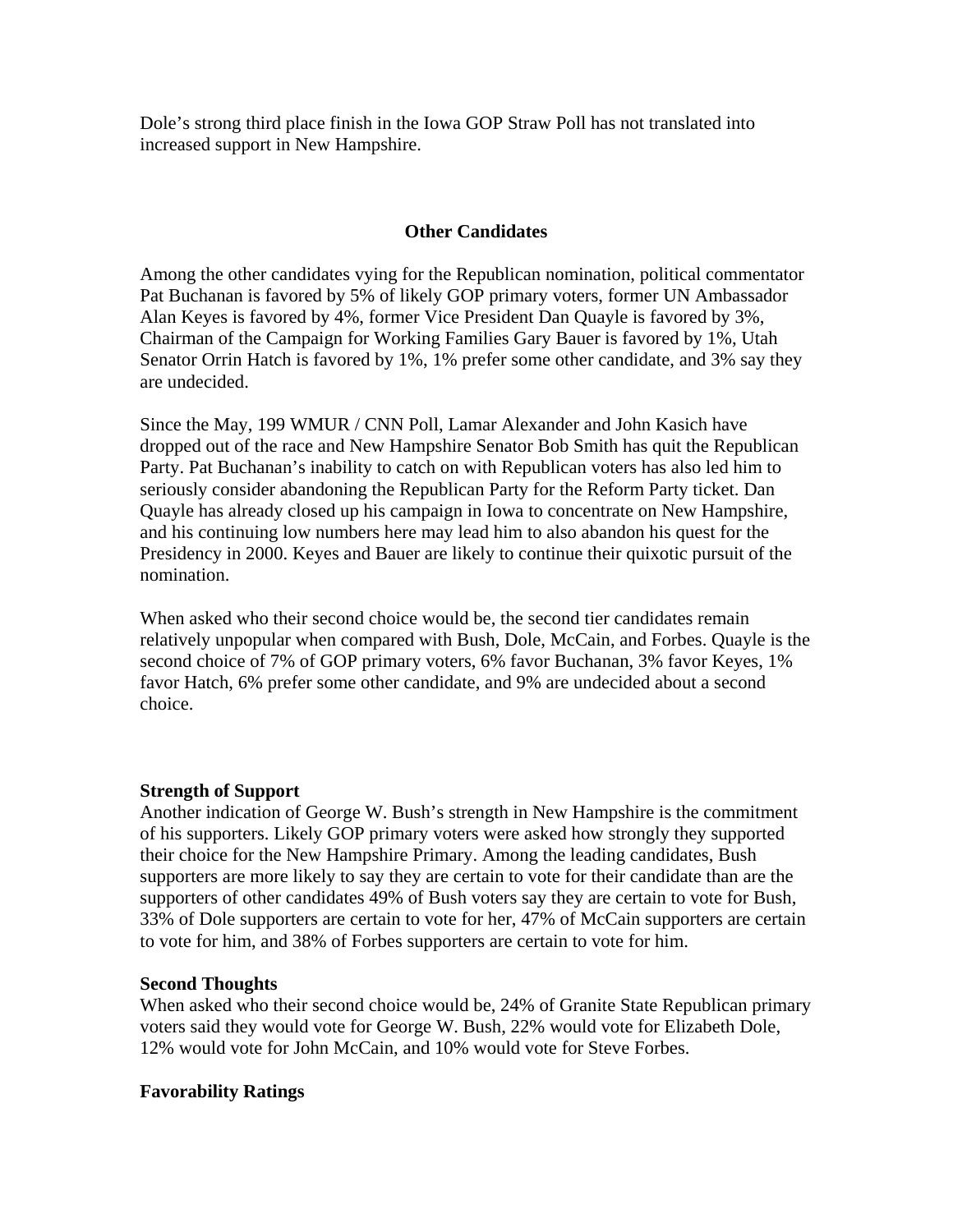Despite lingering questions about past drug use, George W. Bush has maintained very high favorability ratings among likely Republican primary voters 81% say they have a favorable opinion of Bush, 10% have an unfavorable opinion, 6% are neutral, and 2% say they don't know enough about him. Bush's net favorability rating (the percent favorable minus the percent unfavorable) stands at +71, virtually unchanged since the May, 1999 WMUR / CNN Poll when it stood at +70.

Elizabeth Dole has not been able to translate her high favorability ratings into votes. Seventy-eight percent of Granite State GOP primary voters say have a favorable opinion of Elizabeth Dole, 14% have an unfavorable opinion, 6% are neutral, and 2% don't know enough about her to say. Dole's net favorability rating of +64 is essentially unchanged since the May WMUR / CNN Poll when it was +63.

John McCain is viewed favorably by 53% of likely Republican primary voters, 11% have an unfavorable opinion, 9% are neutral, and 27% still say they don't know enough about him to say. His net favorability rating of  $+42$  has moved little since May when it was  $+41.$ 

Steve Forbes has increased his overall favorability since the May WMUR / CNN Poll, an indication that his early television advertisements have worked somewhat. In May, Forbes' net favorability rating stood at  $+22$  and it has risen to  $+29$ 

Alan Keyes (+25) and Orrin Hatch (+12), and Gary Bauer (+7) have low, but positive net favorability ratings while Dan Quayle (-1) and Pat Buchanan (-1) have seen their net favorability ratings decline even lower since the May WMUR / CNN Poll.

#### **Abortion**

Many analysts have predicted deep divisions among Republicans over the issue of abortion. However, the WMUR / CNN Poll shows that neither Bush nor Dole are significantly hurt or helped by the abortion issue. While Bush runs stronger among people who think that abortion should be legal in all circumstances (47% of whom support Bush), he currently gets 37% of the votes of Republicans who oppose all abortions and gets 46% of the votes of those who favor abortion only in limited circumstances. Similarly, there is no significant difference in the support that Dole receives depending on a persons position on abortion.

#### **Sub-Group Analysis**

George W. Bush runs strongly with all subgroups of Republicans and is particularly popular among Republicans with post-graduate educations and lower income Republicans.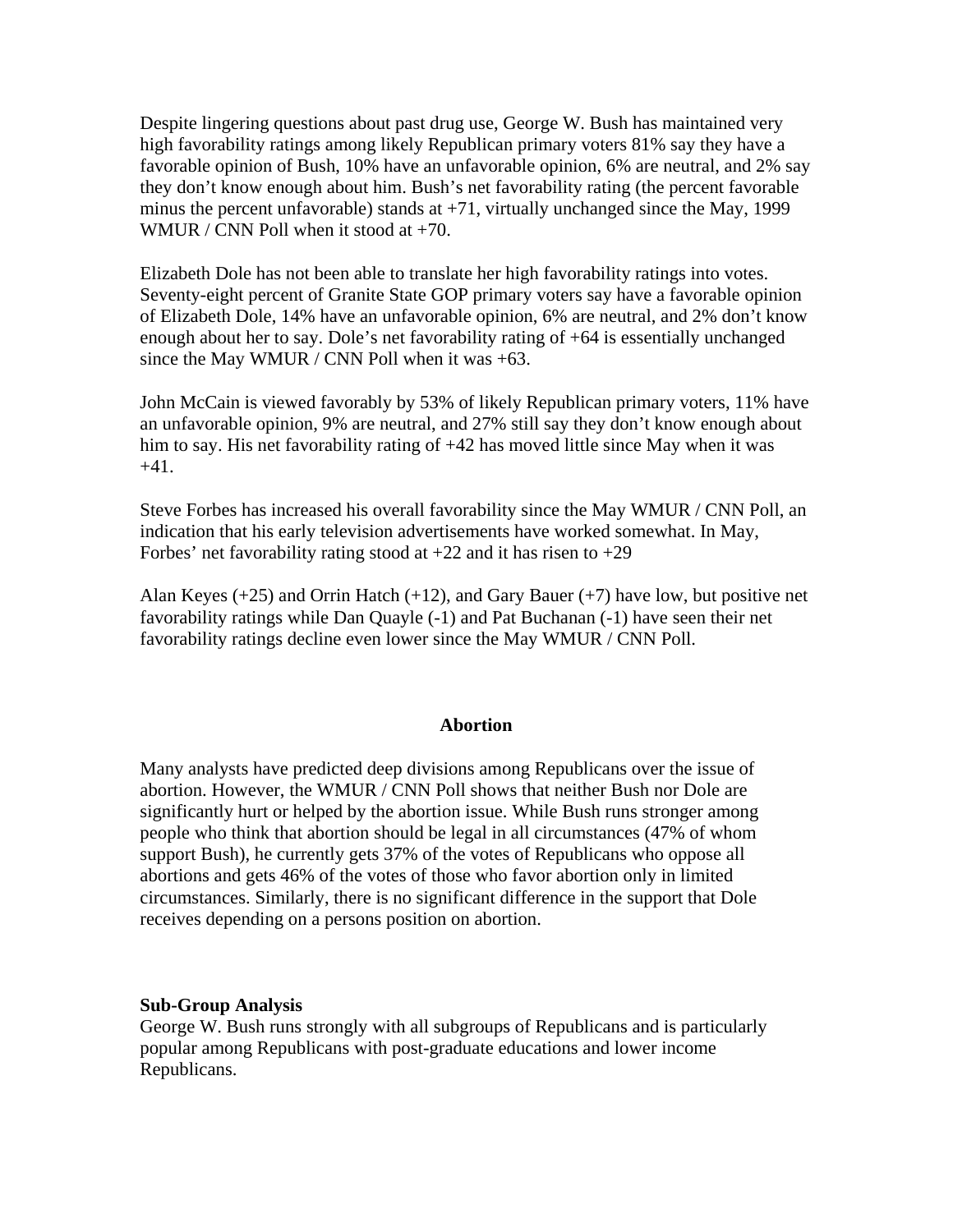Elizabeth Dole's receives somewhat more support from women than men, but women are still more likely to support Bush.

John McCain's strongest support comes from older Republicans, union households, and non-church goers.

## **Candidate Favored in Republican Primary**

(Likely Republican Primary Voters)

|                     | May '99 Sept. '99 |     |
|---------------------|-------------------|-----|
| George W. Bush 37%  |                   | 45% |
| Elizabeth Dole      | 16                | 15  |
| John McCain         | 14                | 12  |
| <b>Steve Forbes</b> | 6                 | 10  |
| Pat Buchanan        | 7                 | 5   |
| Alan Keyes          |                   | 4   |
| Dan Quayle          | Δ                 | 3   |
| <b>Gary Bauer</b>   | *                 | 1   |
| Orrin Hatch         |                   | 1   |
| Other               | 1                 | 1   |
| <b>Undecided</b>    | 14                |     |

(N=276) (N=366)

\*less than one-half 0f 1 percent

#### **Second Choice**

(Likely Republican Primary Voters)

|                                |     | May '99 Sept. '99 |
|--------------------------------|-----|-------------------|
| George W. Bush                 | 19% | 24%               |
| <b>Elizabeth Dole</b>          | 26  | 22                |
| John McCain                    | 14  | 12                |
| <b>Steve Forbes</b>            | 6   | 10                |
| Dan Quayle                     | 4   | 7                 |
| Pat Buchanan                   |     | 6                 |
| Alan Keyes                     |     | 3                 |
| Orrin Hatch                    |     |                   |
| Other                          | 10  | 6                 |
| Undecided, no second choice 14 |     |                   |

(N=254) (N=349)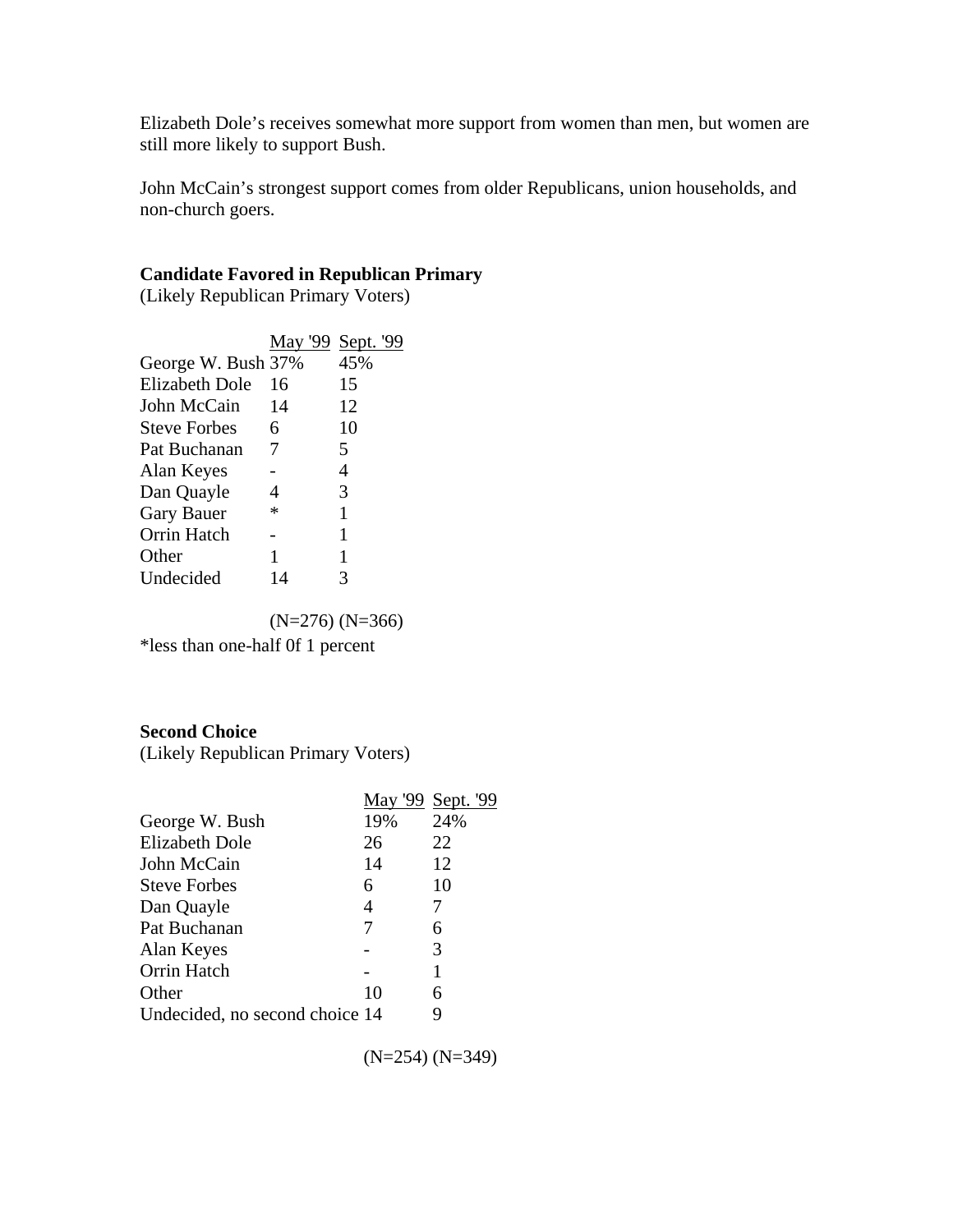# **Strength of Support**

(Likely Republican Primary Voters)

| Certai All<br>n to<br>Suppor 44%<br>t | <b>GOP</b>            | Bush<br>S<br>49% | Dole<br>S<br>33%                              | McCain Forbes<br>47% | <u>s</u><br>38% | Buchana<br>Supporter Supporter Supporter Supporter Supporter<br>$\overline{\mathbf{S}}$ | Keyes<br><b>Supporter Supporter</b><br>53% | Quayle<br>50% |
|---------------------------------------|-----------------------|------------------|-----------------------------------------------|----------------------|-----------------|-----------------------------------------------------------------------------------------|--------------------------------------------|---------------|
| May                                   | 56<br>Chang $(N=355)$ | 51               | 67                                            | 53                   | 62              | 39%<br>61                                                                               | 47                                         | 50            |
| $e$ Mind $)$                          |                       |                  | $(N=166)$ $(N=54)$ $(N=45)$ $(N=37)$ $(N=18)$ |                      |                 |                                                                                         | $(N=15)$                                   | $(N=10)$      |

# **Republican Favorability Ratings**

(Likely Republican Primary Voters)

|                       |    |     |    |    | Favorable Unfavorable Neutral Don't Know Net Favorable |           |
|-----------------------|----|-----|----|----|--------------------------------------------------------|-----------|
| George W. Bush 81%    |    | 10% | 6% | 2% | $+71$                                                  | $(N=373)$ |
| <b>Elizabeth Dole</b> | 78 | 14  | 6  | 2  | $+64$                                                  | $(N=373)$ |
| John McCain           | 53 | 11  | 9  | 27 | $+42$                                                  | $(N=373)$ |
| <b>Steve Forbes</b>   | 57 | 28  | 10 | 6  | $+29$                                                  | $(N=373)$ |
| Alan Keyes            | 39 | 14  | 12 | 36 | $+25$                                                  | $(N=370)$ |
| Orrin Hatch           | 35 | 23  | 16 | 25 | $+12$                                                  | $(N=372)$ |
| Gary Bauer            | 20 | 13  | 15 | 52 | $+7$                                                   | $(N=372)$ |
| Dan Quayle            | 46 | 47  | 6  |    | $-1$                                                   | $(N=373)$ |
| Pat Buchanan          | 44 | 45  | 8  |    | -1                                                     | $(N=373)$ |

# **Net Favorability Ratings**

(Likely Republican Primary Voters)

|                                 |       | May '99 Sept. '99 |
|---------------------------------|-------|-------------------|
| George W. Bush                  | $+70$ | $+71$             |
| <b>Elizabeth Dole</b>           | $+63$ | $+64$             |
| John McCain                     | $+41$ | $+42$             |
| <b>Steve Forbes</b>             | $+22$ | $+29$             |
| Alan Keyes (not asked in May) - |       | $+25$             |
| Orrin Hatch(not asked in May) - |       | $+12$             |
| <b>Gary Bauer</b>               | $+8$  | $+7$              |
| Dan Quayle                      | $+17$ | $-1$              |
| Pat Buchanan                    | $+7$  | $-1$              |

# **WMUR / CNN Poll Methodology**